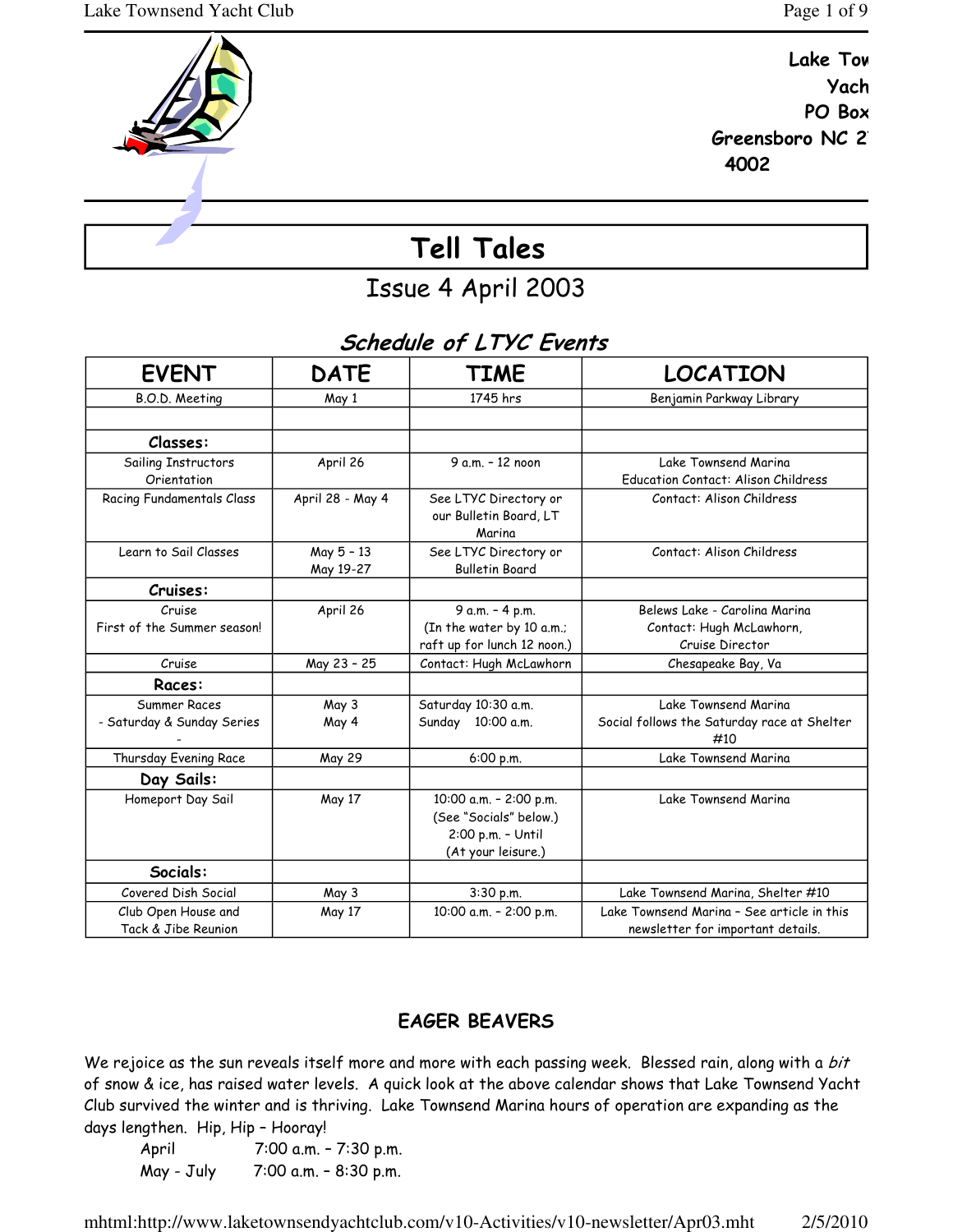\*\* Sunday Opening Hours: 8:00 a.m.

\*\* Lake Townsend is closed on Wednesdays.

All sailboat operators should register with the Lake Townsend Marina Office before each sailing outing whether you own a sailboat or plan to use a city owned boat. The exceptions to this are participants who sign in at the competitors meeting held before each race in the LTYC Series Races, which are held the first Saturday and Sunday of each month. The Marina Office refers to that sign in sheet. Lake Townsend Marina Office needs to know who you are and what boat you will be on for safety reasons. All boats must be off the water 15 minutes prior to closing time according to LT Marina guidelines. Sailors using the city sailboats take notice: The combined water and air temperatures at Lake Townsend must be a minimum of 130 degrees Fahrenheit, as measured by the Marina staff, before sailors can take the city owned sailboats out on the water. Additionally, Marina employees assess wind conditions and lake water levels for suitability to be out on the water sailing.

## LTYC 2003 DIRECTORIES

The 2003 Directories have been printed and are being circulated to LTYC members at some club events in April and May. Contact Pamela Reynolds, Committee Chair for the Annual Directory, if you have questions: (H) 336-856-2908 (Greensboro) or (Email) pfcr4201@aol.com.

## LTYC LIFEGUARD CALL

Contributed by Alison Childress

Do you know a Guilford County certified lifeguard? Lake Townsend Yacht Club has an opening for a volunteer to serve as a lifeguard during the first Monday session of each Learn to Sail class in 2003. That first day of each sailing class is held at the Smith Center on Yanceyville Street in Greensboro. The dates of the first day of each sailing class appear below as well as on the LTYC Bulletin Board at the Lake Townsend Marina.

|  |  |  | Learn To Sail Classes - 2003 |  |  |
|--|--|--|------------------------------|--|--|
|--|--|--|------------------------------|--|--|

| May 5    | May 19    | June 9      |
|----------|-----------|-------------|
| June 23  | July 7    | July 21     |
| August 4 | August 18 | September 8 |

Please contact Alison Childress at 336-540-0885 (H) or via email at childress@ctwo.net

### SPRING COVERED DISH SOCIAL

By Bill Grossie, Commodore

The Club's first Covered Dish Social of the year will be held May 3rd at Shelter #10 after the Saturday race series. All Club members are invited. Bring your Spring Picnic specialty to share with the club. Extra coolers and ice will be available to keep cold food cold. The Covered Dish Social will begin about 3:30 - 4 pm. This will be another great opportunity to talk sailing with the members of the Club!

"Never eat more than you can  $lift."$  - Miss Piggy

(Provided by John Hemphill, Membership Director)

## LTYC OPEN HOUSE and TACK & JIBE REUNION

By John Hemphill, Membership Director

A LTYC Open House and the Tack & Jibe Reunion will be held on May 17 from 10:00 a.m. – 2:00 p.m. at Lake Townsend Marina. This is also a Homeport Day Sail for LTYC. Students and instructors from the last two years' sailing classes are invited to this event for sailing and socializing. We have invited Girl Scout Troop 81 to join us and are awaiting a reply from their Troop leader. This Troop cleaned the city sailboats at Lake Townsend Marina on March 15. (Refer to the March Tell Tales for the story.) All LTYC members are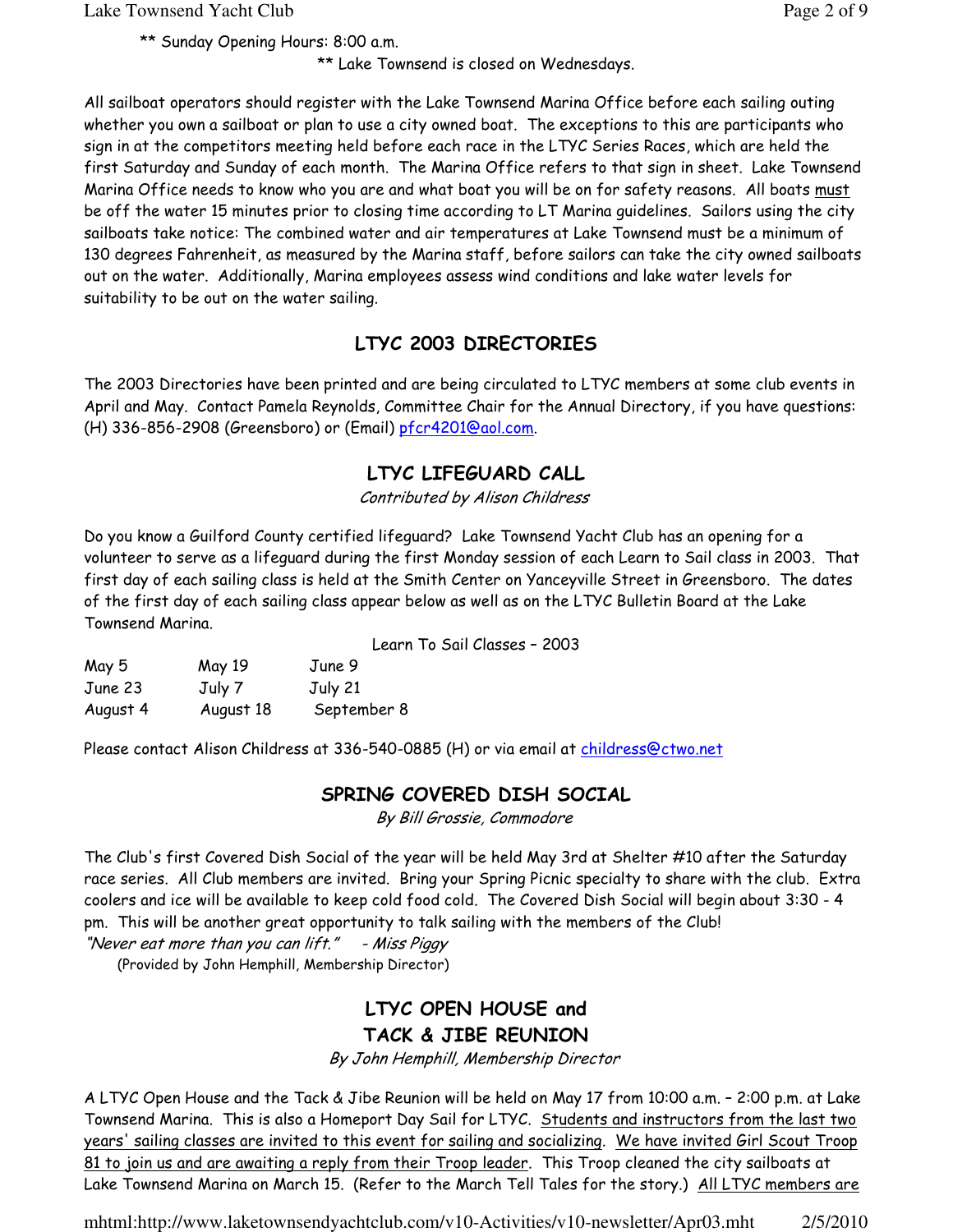#### Lake Townsend Yacht Club Page 3 of 9

invited to join in the fun. Those trying to sell boats are encouraged to bring that information to share. LTYC members who are owners of sailboats are invited to bring their boats to take people out sailing. We may also need experienced sailors to take people out on the city sailboats. Lunch will be provided. Come brush up on your tacking and jibing and jawing. Please, RSVP to John Hemphill if you plan to attend and if you can take people out sailing in your boat or one of the city sailboats. (See the Help Lines box in this newsletter for his contact information).

### YARDSAILING

By David Layton

Spring brings the pleasures of new life in the form of dogwood blossoms, azaleas, blossoming fruit trees, and even Bradford pear trees. The green grass seems to set the stage for all the beautiful colors that come with the warmth of the spring sunshine. Even though the grass represents a whole new season of mowing, it is a welcome addition in Mother Nature's artwork. It is the time of the year to get outside and enjoy the warm sunshine and all that comes with it.

It is the time of the year for YARDSAILING. Yes, I spelled that right. I put my two year old grandson in my 14 ft. sailboat in our backyard, and we're off on a yardsailing adventure. Grandpa sits on the side of the boat adding the required bumps and bounces that make our pretend sailing more realistic. Jonathan's shrieks of laughter tell his grandpa that we are on the right course. There will be time later in both our lives to take this act on the water. But for now, we're enjoying a sail that only happens for a two year old and his grandpa. Some of life's happiest moments can only be enjoyed at very special times. And this one justifies postponing the sale of this little boat until the thrill of yardsailing has passed. At this point, it is difficult to determine who will tire of this game first. The beauty of the birds singing is accented by the shrieks of Jonathan's laughter. Can there possibly be a more pleasing sound? Not to this Grandpa.

## RACING NEWS

By George Bageant, Vice Commodore

Saturday April 5<sup>th</sup>, was chilly and rainy when we got to the lake. Not exactly what you would order up for the first regatta of the season. But by the time the first race had started, the rain had stopped and the sky was starting to clear. By the time the second race was over the sky was clear and the winds were steady. Everyone stayed on the water for the third "fun race".

Sunday was about ten degrees cooler and drier. Winds were steady again and we got in two good races and called it quits for the day. So after a dismal start on Saturday, it turned into a very good weekend for racing on Lake Townsend. Eric Rasmussen and his race committee did a fine job and I think a good time was had by all! Hopefully, the weather will continue improving, and we will see more of you on the water when the first weekend in May rolls around.

## POWERBOAT SYSTEM CLASS

By Tom Clark, Jere Woltz, & Pamela Reynolds

The Powerboat System Class was held on March 29 and repeated on March 30. LTYC member participants included (in alphabetical order): George Bageant, Bill Grossie, John Goodman, John Hemphill, Pamela Reynolds, and David Young. The class was designed for club members to exercise precision powerboat maneuvering techniques and learn the knowledge required to use a powerboat to assist sailors in rescue procedures. The able instructors, Tom Clark and Jere Woltz, covered the basics of understanding and maintenance of outboard motors and boats, VHF radio protocol, and launching, retrieving and storage of the club's equipment. Each participant was given a basic boating booklet several days prior to the class and asked to complete the study questions beforehand. The Saturday class was blessed with enough sunshine and warm air to encourage the removal of sweat shirts as we moved outdoors for a review of boat operations and drills on the water. A few got wet as the Carolina Skiff boat darted and danced over the water during drills. No problem – it was downright balmy. The Sunday class was unable to venture outdoors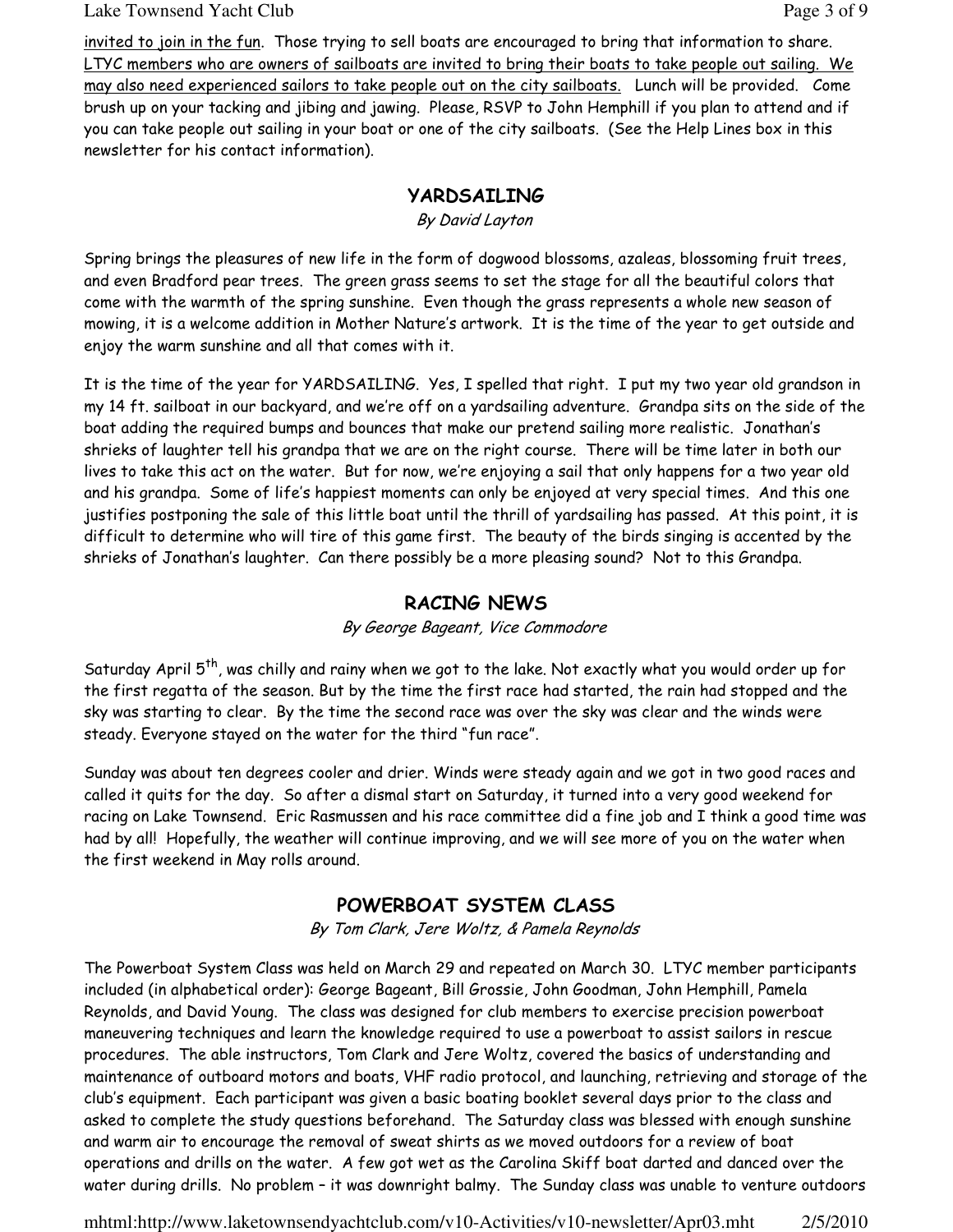due to a sweeping change in the climate that brought chilled winds, rain, and snow.

## **SCUTTLEBUTT**

LTYC members have been invited to contribute comments to our newsletter about sailing books, magazine and journal articles, videos, web sites, audiocassettes, movies, and other sources of inspiration or nagging questions. You were encouraged to help name the section of the newsletter that will feature these jewels. Here are the suggestions that were made:

Treasures and Talk, Sailors Hodgepodge, Nautical Tidbits, Potpourri from Port, Members Corner, and Scuttlebutt. The vote is in for Scuttlebutt. Cheers to Jere Woltz who made this suggestion!

The use of scuttlebutts is cited in literature dating back to the early 1800s. A scuttlebutt (also spelled scuttle-butt, scuttle butt) was a cask containing fresh water for the day and kept on deck for ready use. By the 1900s, the scuttlebutt, also referred to as the drinking barrel, was known as a gathering place where talk was exchanged and rumors originated. This was to such effect that all wild stories were branded as "scuttle-butt yarns," according to R.W. Kauffman's Our Navy at Work in 1918. Reference:

Simpson, J.A., & Weiner, E.S.C. (Eds.). *Oxford* English Dictionary Online. Oxford, UK: Oxford University Press, (2000). (Cited material from 2<sup>nd</sup> ed. published, 1989.)

#### Feature Web Site:

SNAX stands for "Sailing Newsletter Article Exchange" and can be reached from the U.S. SAILING Web site at www.ussailing.org by typing SNAX into the search window box. SNAX is published by the One-Design Class Council of US Sailing and is free to regional sailing associations and other sailing organizations which are US Sailing members and who publish and send their newsletters to the SNAX editor. Sailing organizations that are not members of US Sailing can subscribe to SNAX.

A participating sailing organization can send its newsletter to SNAX thereby giving permission to SNAX to publish any article therein. In turn, a participating organization can reprint, in its newsletter, any article found in SNAX unless the said article states otherwise. Sailing organizations' newsletter editors may edit articles slightly to fit their readers, however original authors and newsletters in which articles have appeared must be given proper credit, and it is encouraged that SNAX be acknowledged too.

The LTYC has used the SNAX service in the past. If we participate, members who contribute articles to our newsletter would need to let the editor know at the time you send her your information, if you do not want your article sent to SNAX with the rest of the newsletter. Please notify Pamela Reynolds, the newsletter editor, of your thoughts on this. You can also post your views on the LTYC Web site's Message Board where a discussion thread has been started.

Reference: Retrieved 05 April 2003 from US Sailing – SNAX Web site at http://www.ussailing.org/odcc/snax/index.htm.

#### Feature Web Site:

The Lake Townsend Yacht Club Web site can be visited at http://www.greensboro.com/ltyc. LTYC Newsletters :

You can read this year's newsletters on the site.

Sailing Links:

There is also a collection of links to many Web sites and pages that have information of interest and great help to sailors. Get local wind and weather forecasts quickly. Visit the Web sites of various sailing associations and organizations. The season for LTYC sailing classes and the "Red Book" certification program has begun, so definitely visit the animated knot tying site as well as the animated right-of-way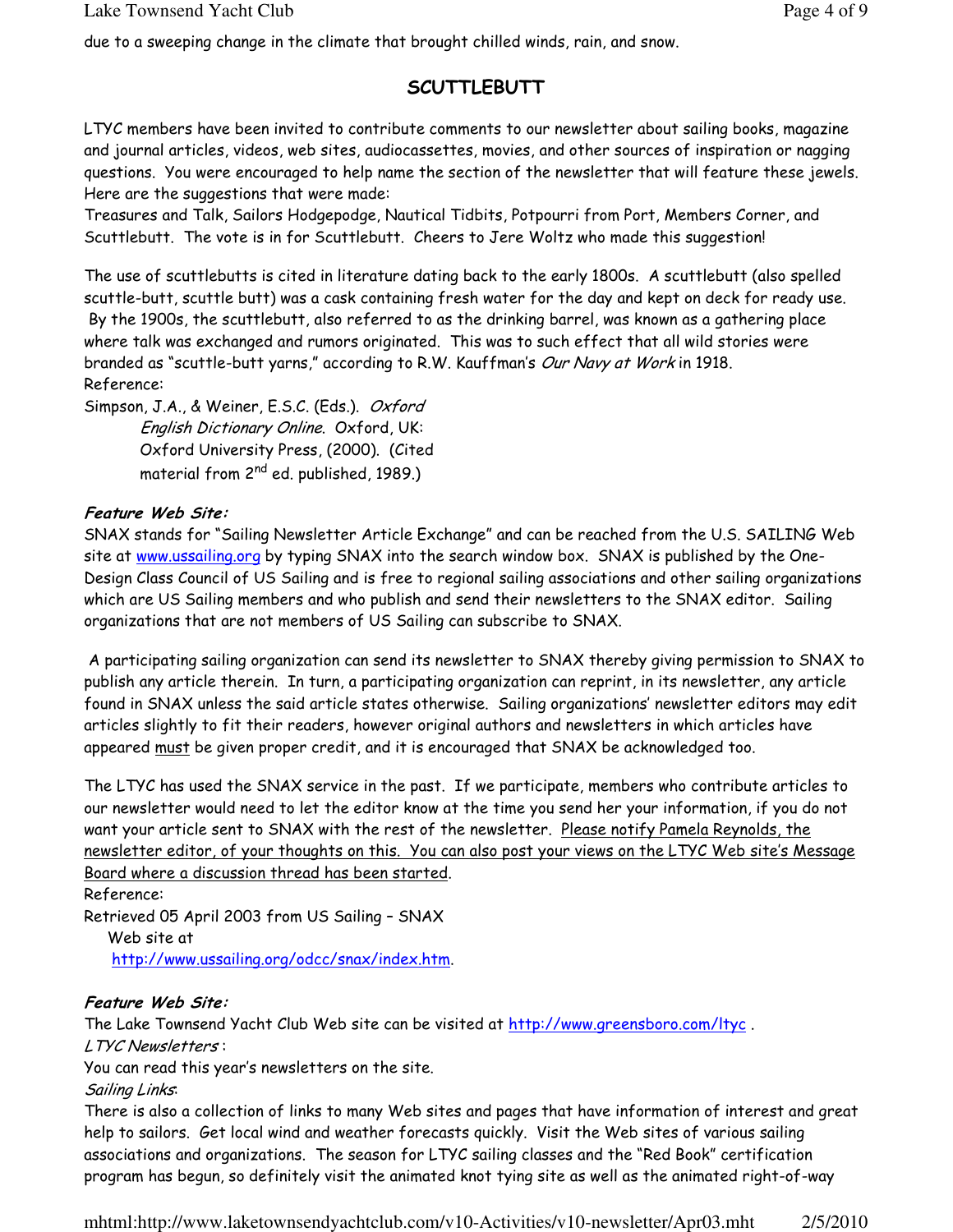#### Lake Townsend Yacht Club **Page 5 of 9** and  $P_{\text{max}}$  and  $P_{\text{max}}$  and  $P_{\text{max}}$  and  $P_{\text{max}}$  and  $P_{\text{max}}$  and  $P_{\text{max}}$  and  $P_{\text{max}}$  and  $P_{\text{max}}$  and  $P_{\text{max}}$  and  $P_{\text{max}}$  and  $P_{\text{max}}$  and  $P_{\text{max}}$  and  $P_{\text{max}}$  a

simulator. – Pam Reynolds Reference: Retrieved 06 April 2003 from Lake Townsend Yacht Club-Greensboro N.C. Web site at http://www.greensboro.com/ltyc

#### Potpourri from Port:

Last month, you were challenged to find an anthology (or potpourri) in the sailing literature. One has been found and a local one that you can touch and read at that! UNC-G's Jackson Library has a copy of The Adventure of Sail 1520-1914 by Captain Donald Macintyre. The book begins with two quotes: "The river is within us, the sea is all about us." T.S. Eliot

"Immensity, the inseparable companion of a ship's life."

- Joseph Conrad

This book contains information about the development of the square-rigged ship and the ship-of-the-line; voyages of discovery; sixteenth-century navigation (including the first circumnavigation of the earth by Magellan in 1519-1522); hardships at sea (experienced by sailors, passengers, and slaves) such as hunger, thirst, continual watching, raging itches, gnats, flies, maggots, vermin, and worms; Blackbeard the pirate; scurvy; the discovery of Tahiti; and scenes from the voyages of James Cook which were the world's first scientific expeditions and involved astronomers, naturalists, and artists. There are portraits, pictures, and diagrams of the sextant, Gunter's Quadrant, Capt. Cook, a tapestry design depicting the Defeat of the Spanish Armada, Jean-Baptiste Colbert (Louis XIV's great minister and father of the French navy), a chronometer, clipper ships, surgical instruments used at sea, Lord Anson of the British Navy, Horatio Nelson (Lord Nelson), and labels for a ship's sails, spars, and massive amounts of rigging. The Call Number of this book is ffD27.A31970 (ff stands for oversized items). This book and other oversized books in the D section can be found at the beginning of the D's on the  $8<sup>th</sup>$  floor toward the left wall.  $\sim$  Pam Reynolds Reference:

Macintyre, Donald, & Hall, Julian. (Eds.). (1970).

The Adventure of Sail 1520-1914. New York: Random House, Inc.

### JUNIOR SAILING NEWS

By Ray Barker, Junior Sailing Director

The dates for this summer's junior sailing class are now set. The class will be June 16-20, 23, 24. That's seven days of instruction, 8:30am - 12 noon. Students should be between 9 and 14 years old. The maximum class size will be 12 students. A swim test will be given at Grimsley High School pool on the first day of class. Registration forms are available in the rangers' office at Lake Townsend or by contacting me. Please let family members and friends know about this opportunity. Greensboro Parks & Recreation will be advertising the class and there are a limited number of spaces available, so get your registration in as soon as possible. Cost is \$75 and includes a textbook. A check for \$25 payable to Lake Townsend Yacht Club reserves your space. The balance of \$50 is due on the first day of class. Contact Ray at his Email address: rbarker56@yahoo.com or by Phone at: 282-6566.

#### For Sale

1984 Tanzer 16, #1575, with white hull, light blue deck and red waterline strip. Kick-up rudder, traveler, Cunningham, hiking straps, paddle/boom crotch and

detachable motor mount. Windex mast head indicator. Rigged for racing with spinnaker pole and spinnaker launcher. Four main sails (1 - Omar; 2 - Schurr; 1 - Vector); three genoa jibs (1 - Omar; 2 - Schurr; 1 - Vector); one working jib (1 - Vector); and two spinnakers (1 - Omar; 1 - Schurr). Custom blue Sunbrella cover. Galvanized trailer (long) with Bearing Buddies and new spare tire. Excellent condition. \$3,500. Contact: Jere Woltz 336-275-9276

#### For Sale

American 14.6 Sailboat Fiberglass construction with anodized spars, Harkin blocks, fiberglass-weighted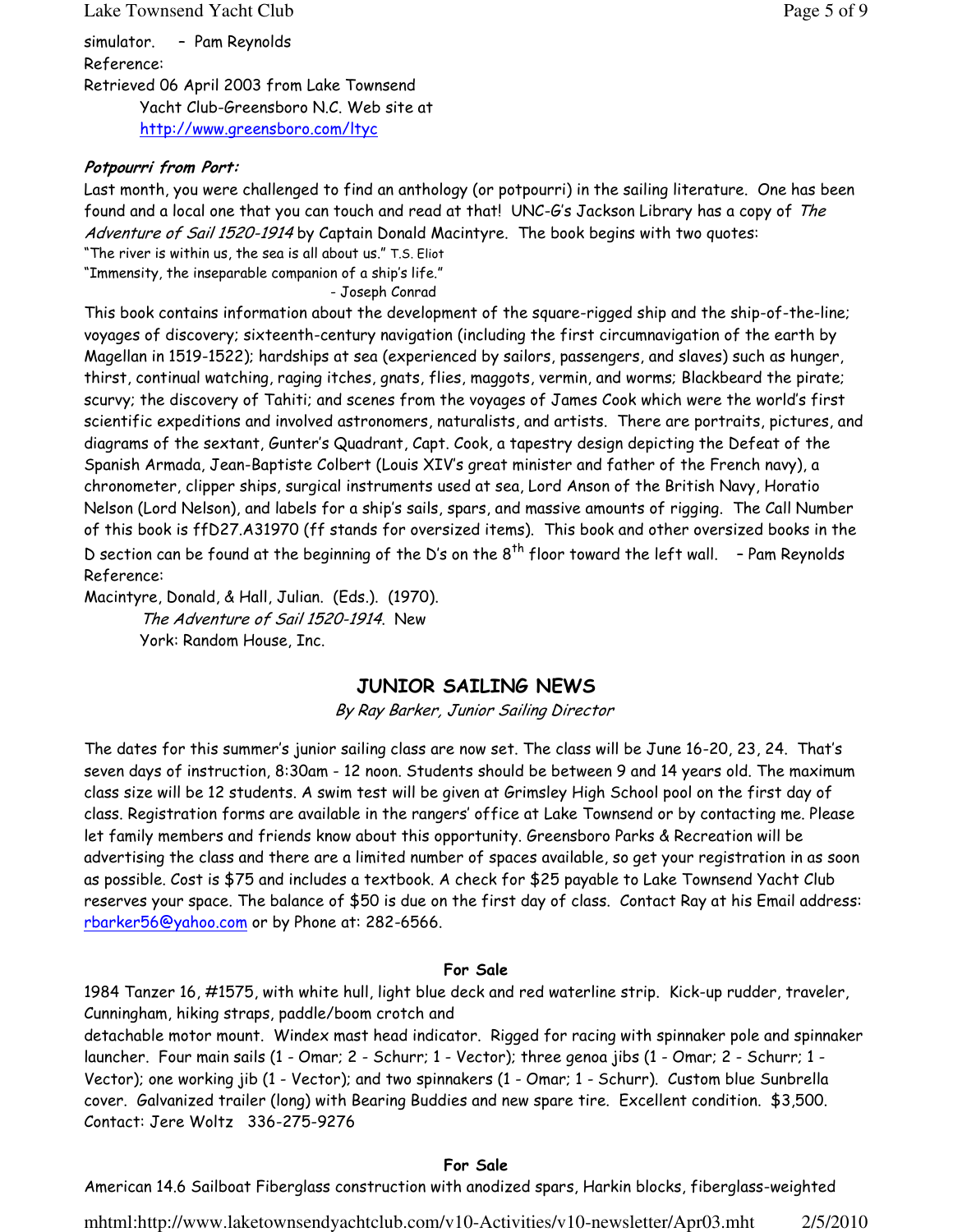Lake Townsend Yacht Club **Page 6 of 9** and  $P$  and  $P$  and  $P$  and  $P$  and  $P$  and  $P$  and  $P$  and  $P$  and  $P$  and  $P$  and  $P$  and  $P$  and  $P$  and  $P$  and  $P$  and  $P$  and  $P$  and  $P$  and  $P$  and  $P$  and  $P$  and  $P$  and  $P$ 

centerboard, kick up rudder, and Dacron sails, and galvanized trailer with mast stanchion can seat four adults. See the boat at: sailingsource.com/americansail/default.htm or call Randee Drake at 336 586-0181 or email kb4qqj@mindspring.com \$1000.00

#### For Sale

1984 Merit 22' Sloop rigged cruiser/racer. Double reefed main, jib, Genoa (150?), Marine VHF with masthead antenna, depth meter, knot log, & compass, Bow Pulpit, Stern Rails & lifelines,. Boarding ladder. Camper pop-top hatch with canvas, Vee-berth, settee, dinette, porta-pottie, Custom cockpit cover, trailer, 6 HP outboard. Placed First in LTYC 2000 & 2001 Saturday & Sunday Summer Race Series. Good condition.

Contact Tom Clark (336) 584-5767.

#### For Sale

MIRAGE 5.5……………………..

Good to excellent condition…..everything works….no surprises!!! 2 main sails, 1 working jib, 1 storm jib, all in good shape new halyards led back to the cockpit, set up for single handing. 2 new batteries….all electricals work. 3hp Johnson outboard…..has never let me down! Trailer in good condition with good tires and a spare set of tires and wheels.

Many more options included………………………..\$3,750 Contact: George Bageant…(h) 336-629-2750, (b) 336-626-1966 or gbageant@hotmail.com

#### For Sale

16' Mistral & Trailer North Sails, Swing keel & rudder, Compass Easy to Sail \$1,500.00 Call Dave Varsik 336 712-9668

#### For Sale

Hobie 16, Light Blue with Tequila main sail and white Jib. Black mesh Trampoline, Ariba hiking stick, dual trapeze, telecat wind indicator, carpeted side rails, galvanized trailer with boom box, many misc repair parts, and extras. \$900.00.

Phil Leonard H 336 643-0913, W 800 948-0827 Email pleonard@emorywilson.com, or cpleonard@msn.com

#### ---------------------------------- Looking to Buy!

Looking to buy a Flying Scot, in good to very good condition. Call Phil Leonard: W 800 948-0827, H 336 643-0913.

|                         | Lake Townsend Yacht Club Help Lines |
|-------------------------|-------------------------------------|
| Commodore:              | <b>Bill Grossie</b>                 |
|                         | 336 643-1730 R                      |
|                         | wgrossie@infi.net                   |
| Races:                  | <b>George Bageant</b>               |
|                         | 336 629-2750 R                      |
|                         | 336 626-1966 B                      |
|                         | gbageant@hotmail.com                |
| <b>Sailing Classes:</b> | <b>Alison Childress</b>             |
|                         | 336 540-0885                        |
|                         | childress@ctwo.net                  |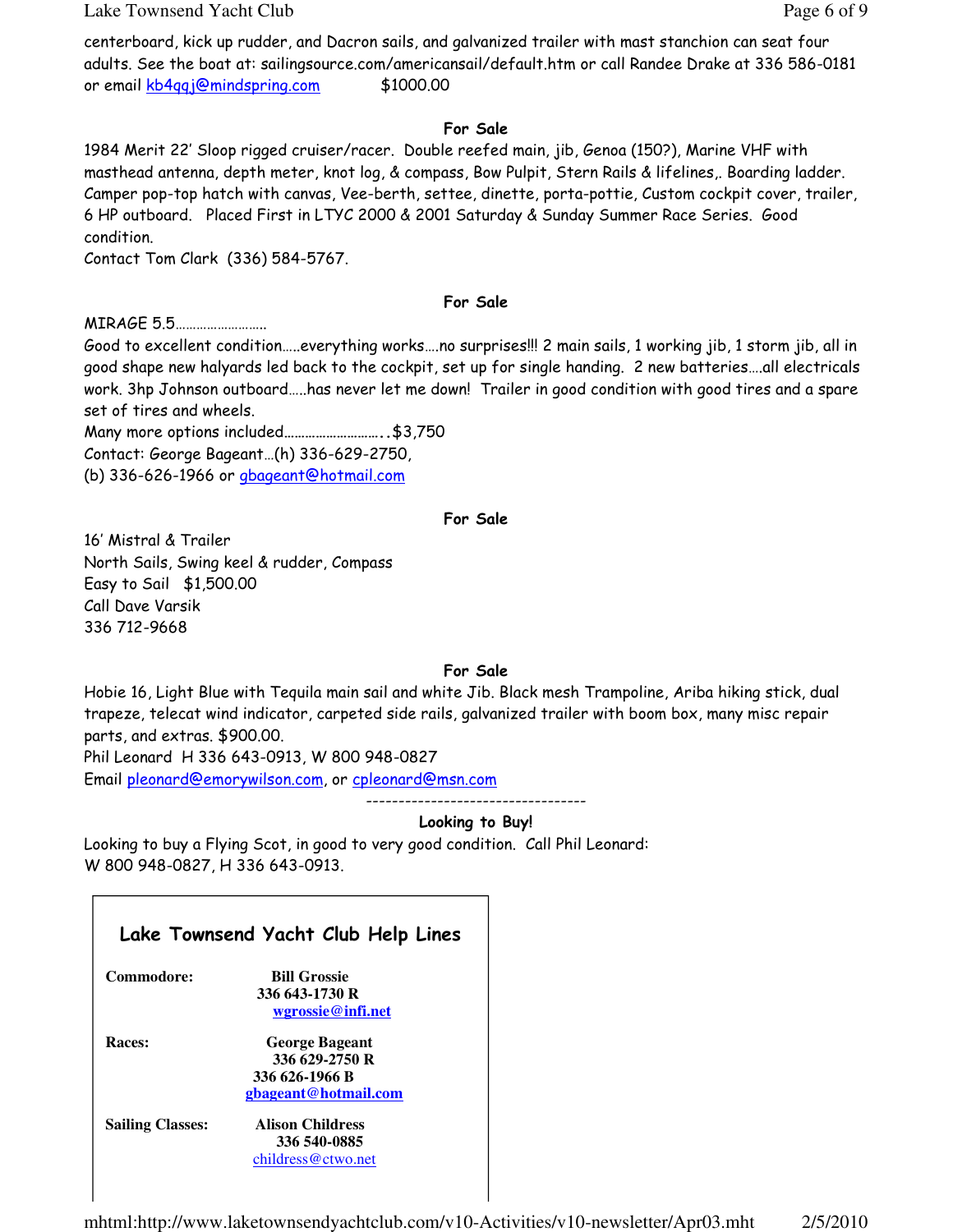## Lake Townsend Yacht Club Page 7 of 9

| Cruising:                                                                                 | <b>Hugh McLawhorn</b><br>336 627-0056 R<br>footinpa@hotmail.com<br>kmmclawhorn@netscape.net                        |
|-------------------------------------------------------------------------------------------|--------------------------------------------------------------------------------------------------------------------|
| <b>Membership:</b>                                                                        | John Hemphill<br>336 449-9229 R<br>hemphillj@gborocollege.edu                                                      |
| Newsletter:                                                                               | <b>Pamela Reynolds</b><br>336 856-2908 R<br><u>pfcr4201@aol.com</u>                                                |
| Social:                                                                                   | <b>Eric Borland</b><br>336 342-6230 R<br>bkrguy@earthlink.net                                                      |
| <b>LTYC</b> Website:<br><b>SAYRA Website:</b><br><b>U.S. Sailing Association Website:</b> | www.greensboro.com/ltyc<br>www.sayra-sailing.org<br>(South Atlantic Yacht Racing Association)<br>www.ussailing.org |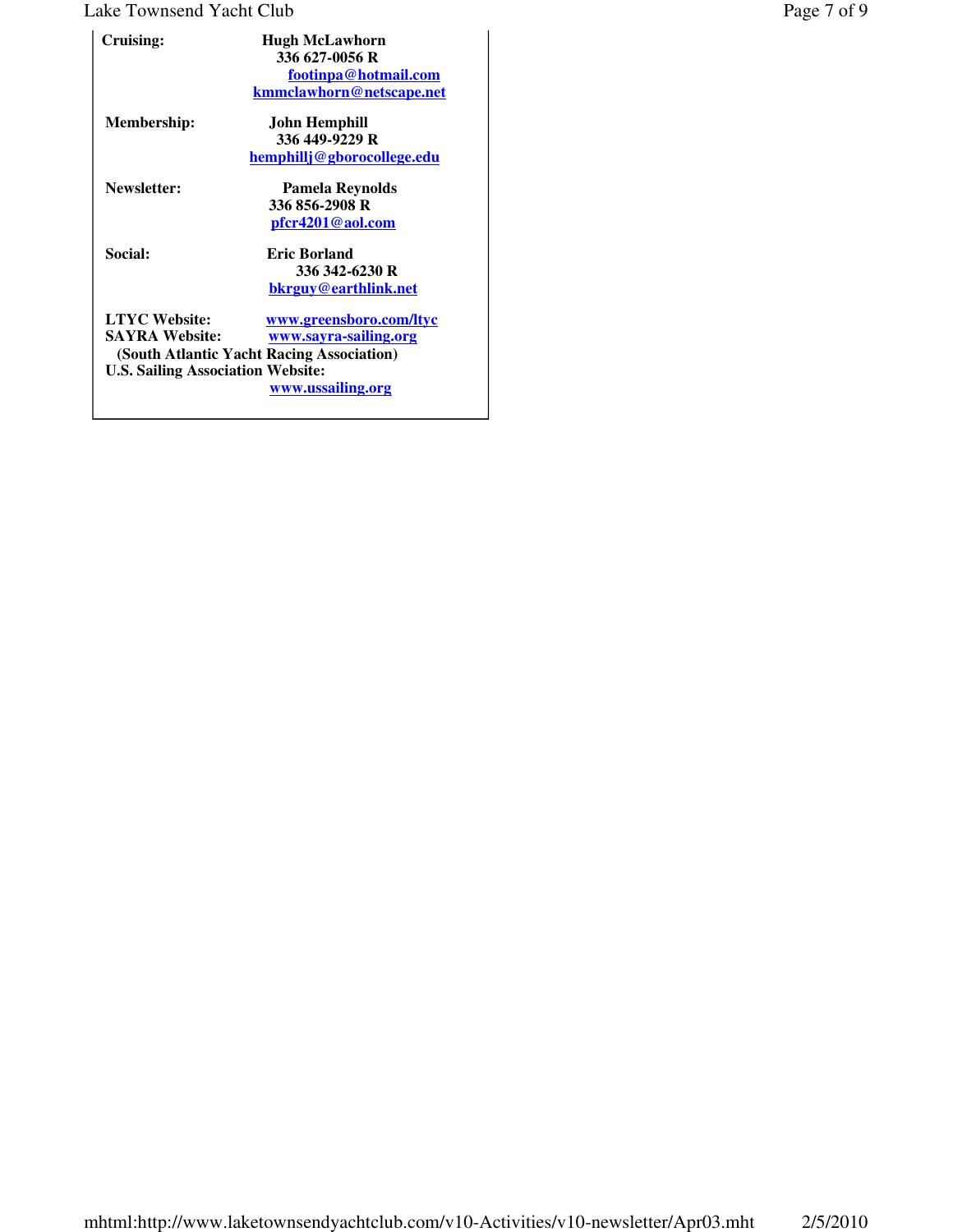## Call People. Go Sailing

In an effort to involve more sailors in the Club's Racing Program, we're going to start publishing this "Available to Crew" list in each newsletter. The people listed have taken our Learn to Sail class or have other previous sailing experience and are all looking to get more time on the water. So, if you have a boat and would like to participate in the Summer Race Series (starting this month) why don't you call one of these folks for your crew? If you'd like to add your name to the list, contact David Young at 545-1655 or sandyleo@aol.com.

Work Phone

Derek Robinson 336-584-7281 336-227-6211

Chip Cromartie 336-601-0464 336-274-3559 Randy Crum 336-375-6465 336-335-6724 Geoffrey Gregg 336-643-8258 336-253-7071 Lewis Johnson 336-656-4971 336-334-3448 Ches Kennedy 336-545-9697 336-272-9388

336-272-7102 x276 Christopher Marriott 336-540-9055 336-323-0092 Jeff McClintock 336-323-0714 336-375-0234 919-606-0857 434-797-6354 Pamela Reynolds 336-856-2908 336-832-7484

Jeff Taylor 336-674-3887 336-9544364

#### Available to Crew

| Name                      | Home Phone   |
|---------------------------|--------------|
| Bill Byrd                 | 336-635-1926 |
| Chip Cromartie            | 336-601-0464 |
| Randy Crum                | 336-375-6465 |
| Geoffrey Gregg            | 336-643-8258 |
| Lewis Johnson             | 336-656-4971 |
| Ches Kennedy              | 336-545-9697 |
| Joan Kramer               | 336-272-6183 |
| Paul/Jean Leslie          | 336-668-2874 |
| Christopher Marriott      | 336-540-9055 |
| Jeff McClintock           | 336-323-0714 |
| Lawrence Miller           | 919-460-4683 |
| <b>Ralph Nuckols</b>      | 336-282-3269 |
| Pamela Reynolds           | 336-856-2908 |
| Derek Robinson            | 336-584-7281 |
| Jeff Taylor               | 336-674-3887 |
| Bob Wagner & Marie Hopper | 336-375-3861 |

## Racing Results – Racing Results –April

| Saturday, April 5 <sup>th</sup> , 2003 – Monohull Fleet, Green Division |
|-------------------------------------------------------------------------|
|-------------------------------------------------------------------------|

| <b>Boat</b>      | Skipper       | Race $#1$ | Race # $2$ | Total |
|------------------|---------------|-----------|------------|-------|
| LI 14932         | Warren, K.    |           |            |       |
| <b>FSCT 4043</b> | Hemphill, J.  |           |            |       |
| <b>FSCT 801</b>  | Delaney, M.   |           |            |       |
| FSCT 2252        | Young, D.     |           |            |       |
| F5 2947          | Clark, $T^*$  |           |            |       |
| MIR5.5 403       | Bageant, G. * |           |            |       |

**Saturday, April 5th, 2003 – Monohull Fleet, White Division**

| Boat           | Skipper     | Race $# 1$ | Race # $2^{\degree}$ | Total |
|----------------|-------------|------------|----------------------|-------|
| 4645<br>Cap142 | Cordon, R.  |            |                      |       |
| 205<br>Npt17   | Johnson, G. |            |                      |       |

#### **Sunday, April 6th, 2003 – Monohull Fleet, Green Division**

| <b>Boat</b>      | Skipper      | Race #1 | Race # $2$ | Total |
|------------------|--------------|---------|------------|-------|
| LI 14932         | Warren, K.   |         |            |       |
| MC-SC 1114       | Bouknight, R |         |            |       |
| <b>FSCT 2262</b> | Wren, C.     |         |            | 10    |
| <b>FSCT 4043</b> | Hemphill, J. |         |            | 10    |
| <b>FSCT 1939</b> | Moates, B.   |         |            | 10    |
| <b>FSCT 2252</b> | Young, D.    |         |            |       |